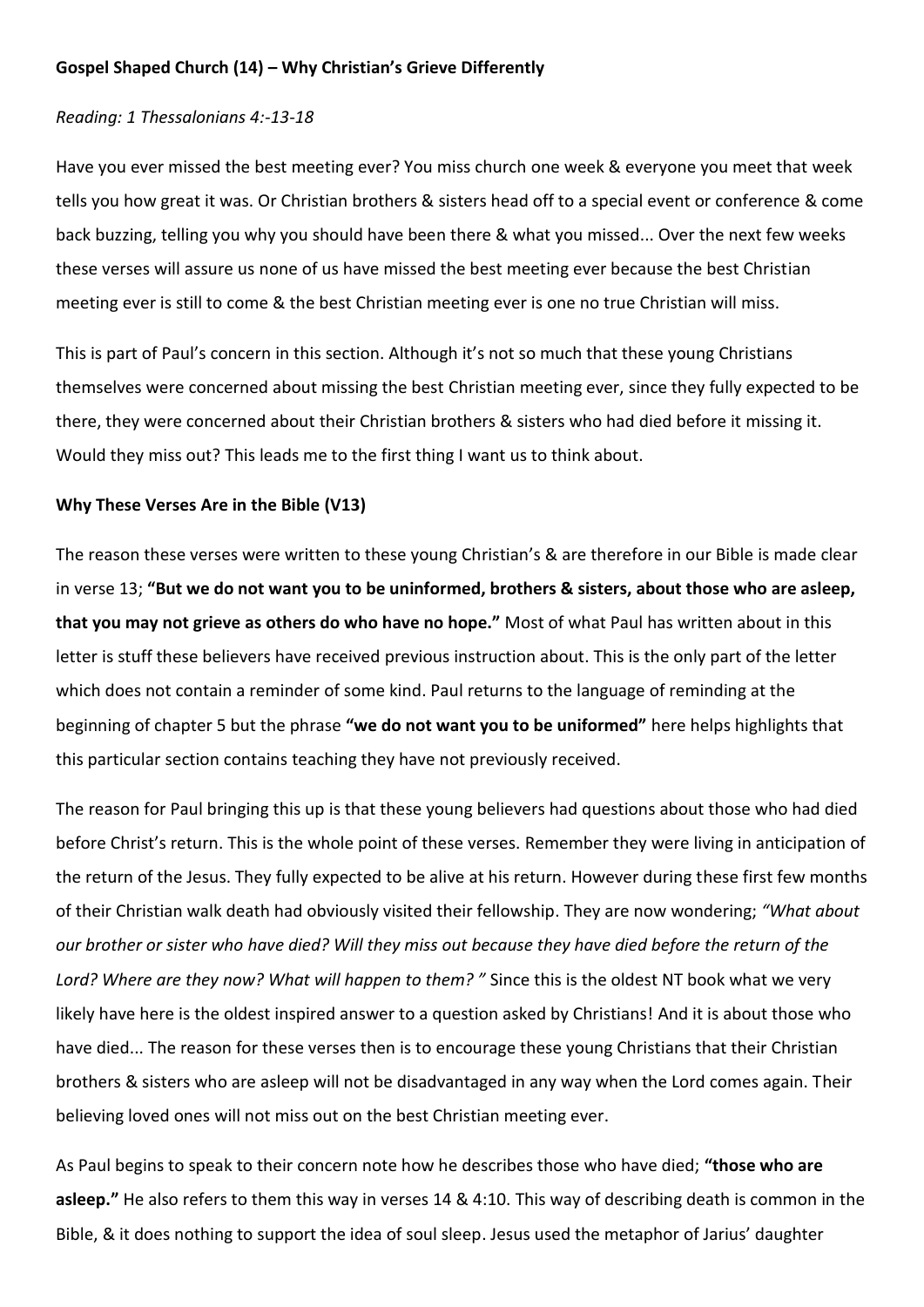before raising her. What Paul is doing is using such language to reinforce that for the Christian death is not final & it is not something to fear. Death is not terminal; death is not life-threatening to the Christian. Death is only a temporary thing like sleep. As Colin Smith puts it; *"Death is like a dark valley that we all have to pass through... but for the Christian it is a safe place. Christ has cleared out the enemies who lurked there."* It's also worth noting that Paul doesn't use the word dead in reference to them until he talks about them rising in verse 16.

Note also that in verse 15 Paul again highlights that his teaching is by the authority of the Lord; **"For this we declare to you by a word from the Lord..."** So the gospel came from God, the instructions came from the Lord Jesus & now we are told this teaching about future hope also comes from the Lord. The Lord does not want us to be uninformed or ignorant about those who are asleep in him & he wants us to see why Christian's grieve differently – we grieve on the foundation of hope. It's not that we don't grieve but we grieve differently – & the difference is the presence of hope. As Leon Morris points out; *"His contrast is not between one degree of sorrow & another, but between Christian hope & pagan despair."* An ancient Greek poet captured the mood of the time when he wrote; *"Hopes are for the living; the dead have no hope."* Paul is assuring these young believers the Christian's perspective couldn't be more different & hopeful.

Grief is something all of us face in this present world. None of us escape the emotion & pain of grief. We rightly miss relationship with loved ones & struggle to adjust to them not being around. Life is not the same without them. But while death separates us from loved ones in the Lord we need to understand we have not lost them. It is not so much sorry for your loss (for the Christian) but sorry for your temporary separation. They are not lost they are with the Lord – we know where they are; **"to be absent from the body is to be present with the Lord"** – & these verses assure us that one day we will be reunited. Every time we bury the body of a brother or sister in Christ we do so looking forward to the reunion party of all reunion parties... Even in our moments of greatest grieve we can still look forward to sharing the most spectacular moment in world history with them. Such is the encouraging vision of Christian hope.

The reality now is we miss them & feel the pain of separation & that grief is very real. Sometimes we hear those words in 1 Corinthians 15:54-55 quoted which are taken from a sister passage to this one; **"Death is swallowed up in victory. O death, where is your victory? O death, where is your sting?"** What gets missed however is that these verses are talking about the future not the present! They are not talking about how things presently are now. If we ask in the present; **"O death, where is your sting"** we could point to real examples. We could all go to the graveside of a loved one & point & say *"there, there is the sting of death."* When someone we know dies we feel the sting of death. When we stand at the graveside during a funeral we see & feel the sting of death. But as Paul says just before these words; **"When the perishable puts on the imperishable, and the mortal puts on immortality, then shall come to pass the saying that is written:**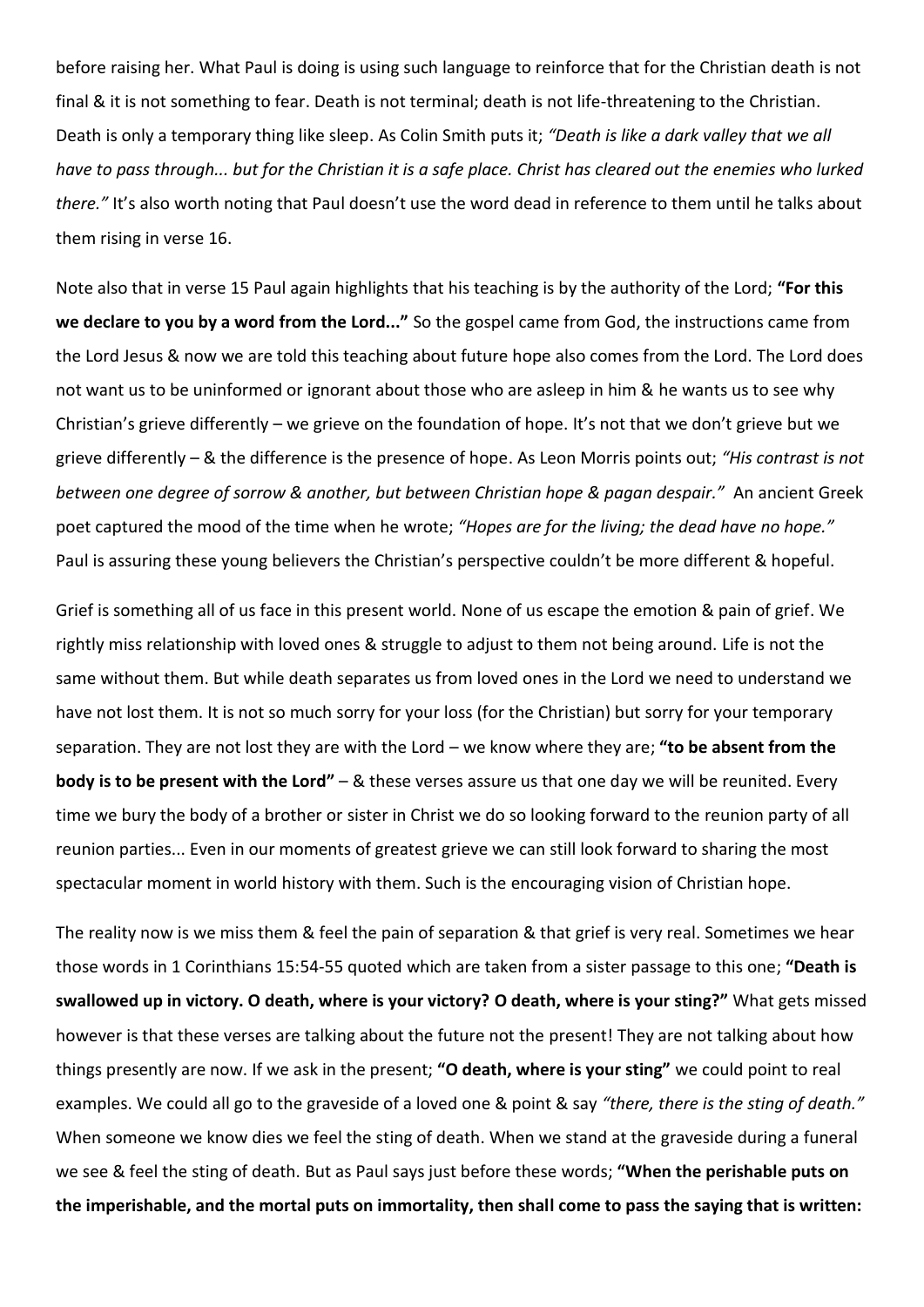**Death is swallowed up in victory. O death, where is your victory? O death, where is your sting?"** For this reason we do not grieve as those who have no hope.

Presently we feel the sting but there is coming a day when the sting will be removed forever & the pain will be gone & that is the hope every Christian carries in their heart. On that day; **"He will wipe every tear from our eyes, and death shall be no more, neither shall there be mourning, nor crying, nor pain anymore, for the former things have passed away"** (Rev 21:4). Death does not have the last say, the Lord with his cry of command will have the last say & this leads us perfectly to the second thing I want us to think about – the reason for Christian hope.

## **The Reason for Christian Hope (V14-15)**

Paul writes in verses 14-15; **"For since we believe that Jesus died & rose again, even so, through Jesus, God will bring with him those who have fallen asleep. For we declare to you by a word from the Lord, that we who are alive, who are left until the coming of the Lord, will not precede those who have fallen asleep."** Paul assures these young believers that their sleeping brothers & sisters in Christ will in no way miss out. His basis is simply; **"Jesus died & rose again."** This is the basis & content of their shared belief & therefore the foundation of their hope. To truly believe those five words is Christianity – everything else flows from here including our hope. What Paul is going to teach them is based on this confession **"Jesus died & rose again."** Do you believe Jesus died & rose again? Believing this brings us out of the uncertainty of pagan despair & into the certainty of Christian hope. As Romans 10:8-10 says; **"The word is near you, in your mouth and in your heart" (that is, the word of faith that we proclaim); because, if you confess with your mouth that Jesus is Lord and believe in your heart that God raised him from the dead, you will be saved. For with the heart one believes and is justified, and with the mouth one confesses and is saved."** 

The first reason these young believers can have hope for their fellow believers who have died is grounded in Jesus' resurrection, which in Paul's theology guarantees the resurrection of believers. In 1 Cor. 6:14 he writes; **"And God raised the Lord & will also raise us up by his power."** 2 Cor. 4:14; **"knowing that he who raised the Lord Jesus will raise us also with Jesus & bring us with you into his presence." Or we could turn to 1 Corinthians 15 & read verses 12-24.** This is our reason for hope – because Christ has been raised those who are asleep in him will be raised when he comes again. The reason for hope is Christ's resurrection – all Christian hopes rests on his resurrection. To take away his resurrection is to remove all reason for Christian hope. The is no point in Christianity with the resurrection. This is why true Christianity must declare; **"he is risen!"** When we understand what those words mean for us & our loved ones in Christ according to the NT they have the power to enable us to face death knowing the best is still to come & to face grieve as those who have great hope.